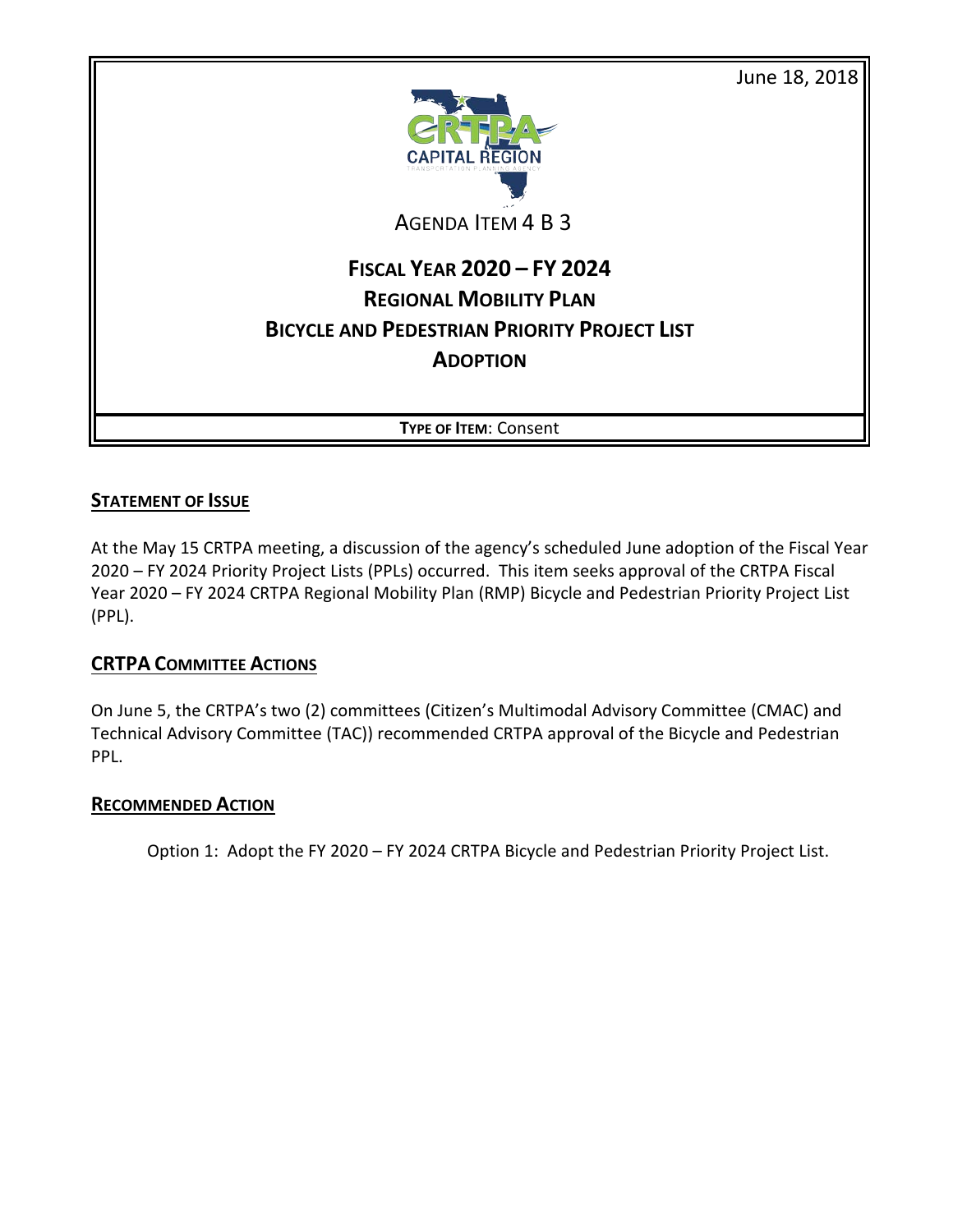#### **BACKGROUND**

The RMP Bicycle and Pedestrian PPL is comprised of bicycle and pedestrian projects that were identified in the adopted Connections 2040 RMP Roadway Cost Feasible Plan (the agency's long range transportation plan adopted on June 29, 2015). To that end, the RMP Bicycle and Pedestrian PPL maintains the ranked order of the projects contained within adopted Connections 2040 RMP Bicycle and Pedestrian Cost Feasible Plan. This order was established during development of the RMP through ranking the project using the CRTPA's approved scoring criteria. The criteria included providing points for bicycle and pedestrian projects already under development in order to ensure that initiated projects proceed to completion, something that is ensured by maintaining consistency between the RMP CFP and the project on the RMP Bicycle and Pedestrian PPL.

#### **DRAFT FY 2020 – FY 2024 RMP Bicycle and Pedestrian PPL**

The proposed Draft FY 2020 – FY 2024 RMP Bicycle and Pedestrian PPL maintains the same ranked order as the currently adopted (FY 2019 – FY 2023) Bicycle and Pedestrian PPL. The following minor update to the list were made:

- **PROJECT UPDATE: Glenview Drive Sidewalk (Meridian Rd to Thomasville Rd)**, last year's number one ranked project, has been removed as this fully funded project is within the first three years of the TIP
- **PROJECT REMOVAL: Magnolia Drive (Monroe Street to Lafayette Street)**, last year's number seven ranked project, was removed from the list due to this Blueprint project being fully funded for construction.

### **PUBLIC INVOLVEMENT**

Public meetings to present the CRTPA's Draft FY 2020 – FY 2024 PPLs (held in conjunction with the scheduled adoption of the Transportation Improvement Program(TIP) at this meeting) were held throughout the CRTPA region on May 23 & 24.

### **NEXT STEPS**

Subsequent to Board adoption, the priority project lists will be provided to the FDOT for consideration in the development of the Draft FY 2020 – FY 2024 Annual State Work Program, scheduled to be presented to the CRTPA in the fall of 2018.

After the release of the Draft State Work Program, CRTPA staff will initiate development of the CRTPA FY 2020 – FY 2024 Transportation Improvement Program (TIP) incorporating those transportation projects in the CRTPA region that have received state and federal funding.

#### **ATTACHMENT**

Attachment 1: DRAFT FY 2020 – FY 2024 RMP Bicycle and Pedestrian Priority Project List